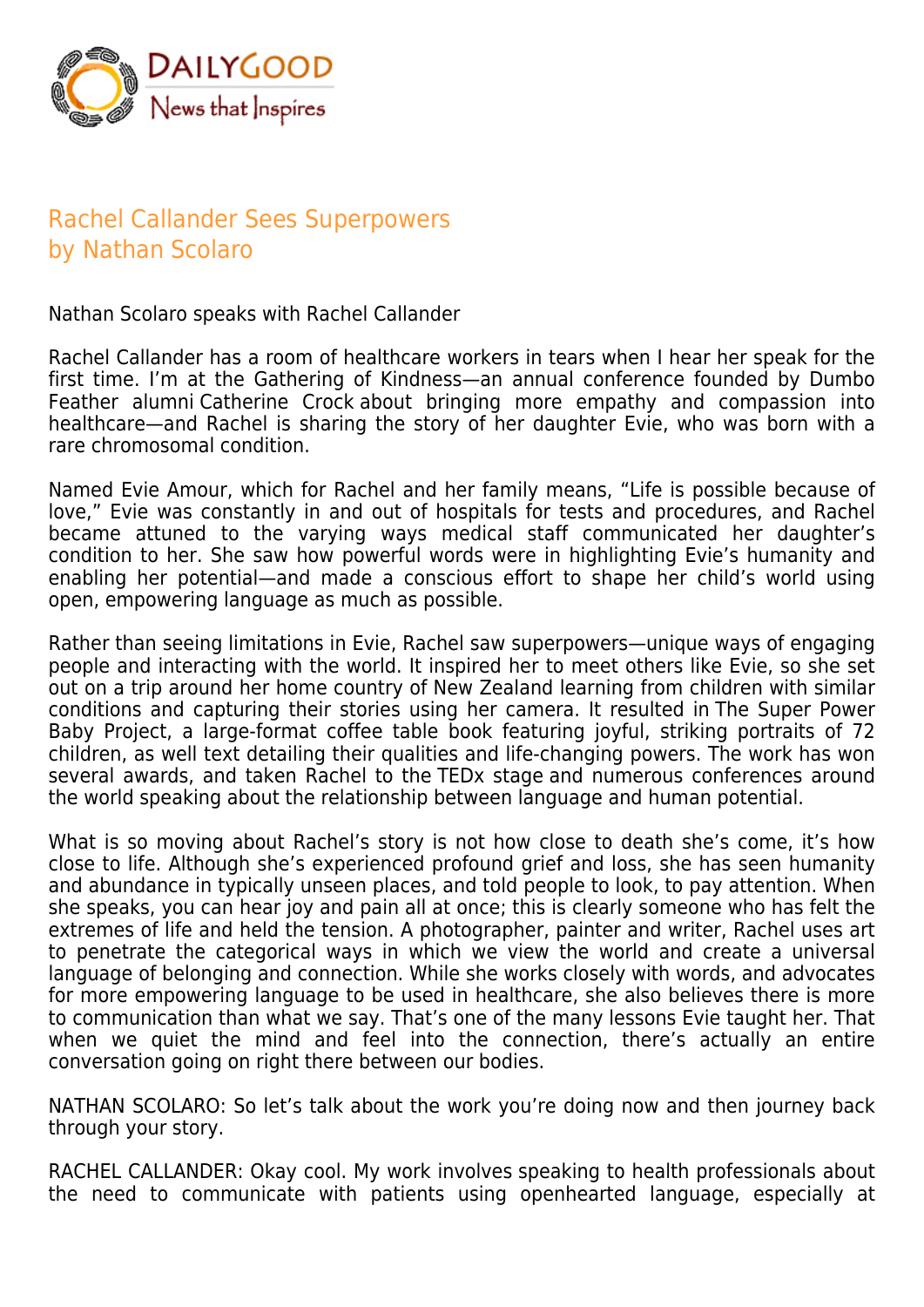diagnosis. I teach how the first words used at diagnosis critically shape how a patient or parent or family member perceives the present and navigates their future. These words can either help the individual be their best self through this challenging time and find meaning even in pain, or they can create anger, mistrust, frustration, and break down the crucial relationship between with the health professional. So essentially it's a conversation about empowerment, and how language can elevate those critical exchanges for the patient and for the health professional. And I'm not a health professional at all, I should say. I studied fine arts and have a photography background. I was a wedding and portrait photographer for 10 years in New Zealand. My first major experience with the healthcare system and with disability was in 2008, when my daughter Evie was born. She had a very rare chromosome condition,

"and what I noticed after she was born was that the language I was using about her and the language that the doctors were using was very different."

And I liked my language better [laughs].

[Laughs].

Because it highlighted ability and it highlighted humanity—whereas theirs was very negative, deficit language. And it took all of her ability and potential away. The healthcare professionals would use these cold, horrible phrases—like she was "incompatible with life." I'd just given birth and was an emotional mess coming to terms with what they were saying and then they would use words like "mental retardation," "abnormal," "dimorphic," which just seemed to exasperate everything. None of their words made sense. Their words didn't sound like they were describing a human being.

And you're not in a position to challenge them either—when you're already vulnerable.

Yeah, I felt very small a lot of the time. And I just expected that was normal, that they are the heroes. I remember one of the first pediatricians we met was trying to explain chromosomes to me. We had been living in the Neonatal Intensive Care Unit for two weeks and Evie had undergone so many tests, and he was trying to explain the long and short arms of the chromosome, the nature of splitting and how it all works. I was sleep deprived, recovering from a caesarean and emotionally exhausted, and I thought he was telling me that Evie had short arms. I was really confused because her arms were perfect! They were a perfectly long length! I thought, Why, on top of everything else that was going on in her fragile little body, were they so focused on her arms anyway? Surely her arms were the least of our concerns! Then he used a library book metaphor to explain how Evie's condition actually came from my own chromosomal translocation, which was more new information to me. All of a sudden I was thinking about library books, short arms and the mysterious behaviour of chromosomes, and I had no idea how to make sense of it all. The pediatrician's manner was really brusque and impersonal too and I decided then and there that I did not like this man at all. Which meant nothing he said after that landed. I heard nothing. I couldn't even remember what Evie's new diagnosis was called—let alone how to spell it. I was so confused, and didn't know what questions to ask. Then after a while I thought, I don't think this is how it has to be.

So tell me what you saw when you looked at Evie. Who was the little human you saw staring back?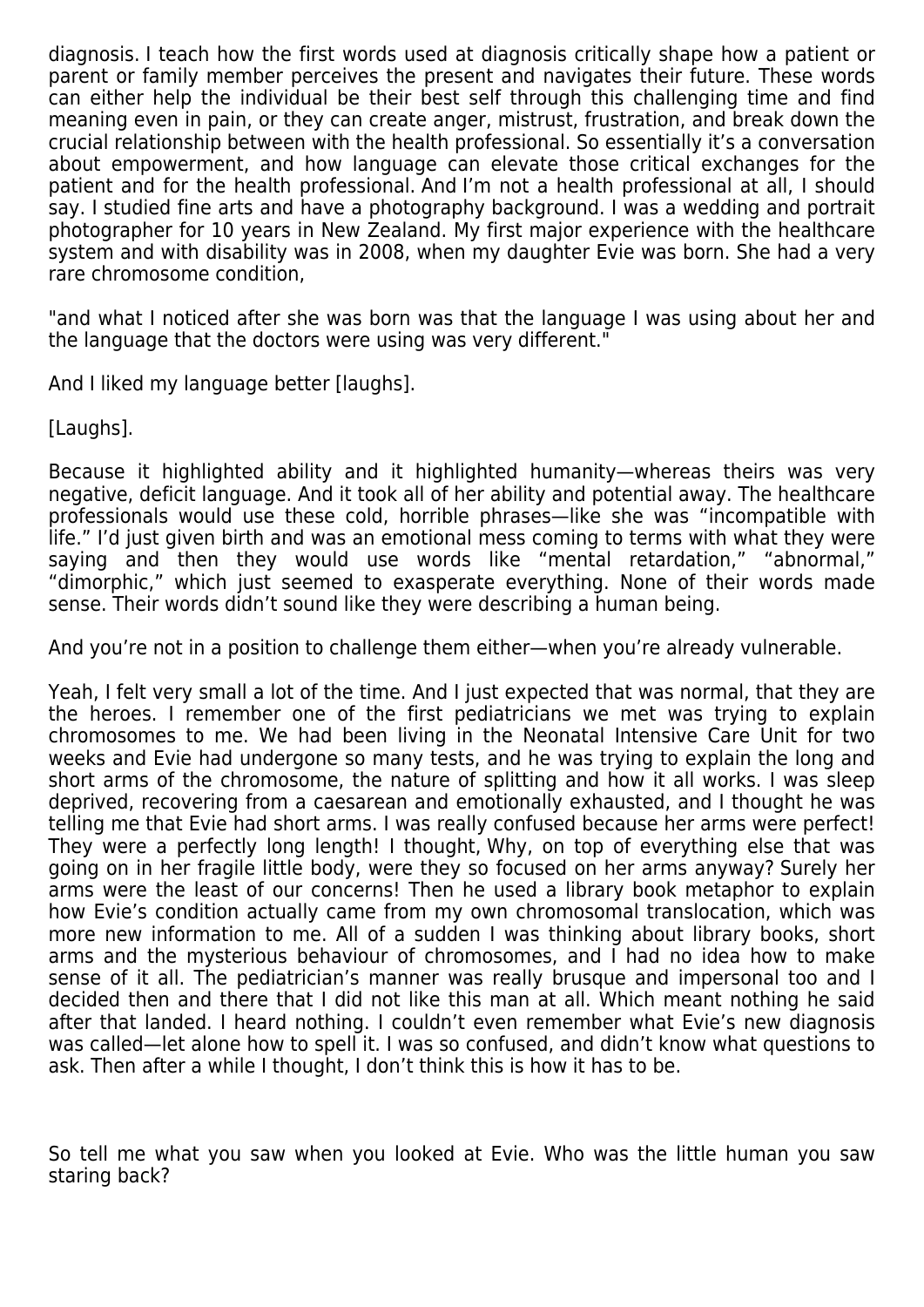Evie was the embodiment of her name. Her full name is Evie Amore, and to us that means "life is possible because of love." Evie showed us a completely different kind of love. Hers was a love without words. When I walked in to see her each morning, she'd see me and flap her arms and legs about in complete happiness. She giggled all the time. And she was mischievous. We would have friends around in the lounge room and she would slide down her bed, do a little back flip belly flop onto the floor, scoot along the hallway and pop out around the corner!

Ah! So cute!

Her love was freedom, pain, growth and wonder, all packaged up in a tiny fragile body.

So what was it like learning that Evie had this condition?

It wasn't a big thing for me at all. To be honest it was kind of liberating.

Yeah?

This is a funny thing. I was really nervous about being a mum. I just thought, I don't think I'm made for this. I love freedom and creativity and I felt that the way I wanted to parent was not really compatible with the systems of the world—education systems, career paths, life paths. And accidentally I fell pregnant and it took a while to get to the point where I was feeling okay about being a mother. Then Evie was born with all of these unique things about her and I just had this sense of overwhelming relief as well as the fear and the heartbreak of potentially losing her and her not surviving. But I had a sense of, Oh my gosh, we can live our life however we want. Like, there were no rules. The doctors couldn't give us all the answers because Evie's condition was so rare, so the relief came from her being unique I guess. We could do the parenting thing our own way. I love the fact that she was a complete anomaly, and we would be part of her unique journey—with her own set of rules and way of doing things. The layers of pressure and expectations just fell away. There was so much freedom.

So interesting. It's similar to how I felt when I came out as gay. It was this massive feeling of liberation because I didn't have to get married by this age, own a house by that age, do life the way society tells you. I could write my own story. Like, no one has written the rulebook for how to be a gay man.

Yeah! That's exactly how I felt as a mum with Evie. Growing up I had some health issues that made me think I could never have children. And at 13 I lost my granddad who was my biggest hero. That had a huge impact on me. All my work at art school was created from a space of finding meaning in suffering and seeing beauty in brokenness, so when Evie was born I had this sense of, "Of course it's her! Of course she would be the baby!" It felt like my whole life I'd been preparing for this devastating moment, and in that moment I felt complete happiness and freedom. So while it was a shock and it was hard and there was all this pain because the doctors didn't know what was going to happen, I loved her. And there was a beautiful tension in being so happy and so fearful of losing her. And she taught me so much about being a mother. She showed me parts of myself that only came out because of her.

"She taught me that motherhood is about being constantly broken and put back together a little bit stronger and braver, a more whole human."

And she lived to be two and a half?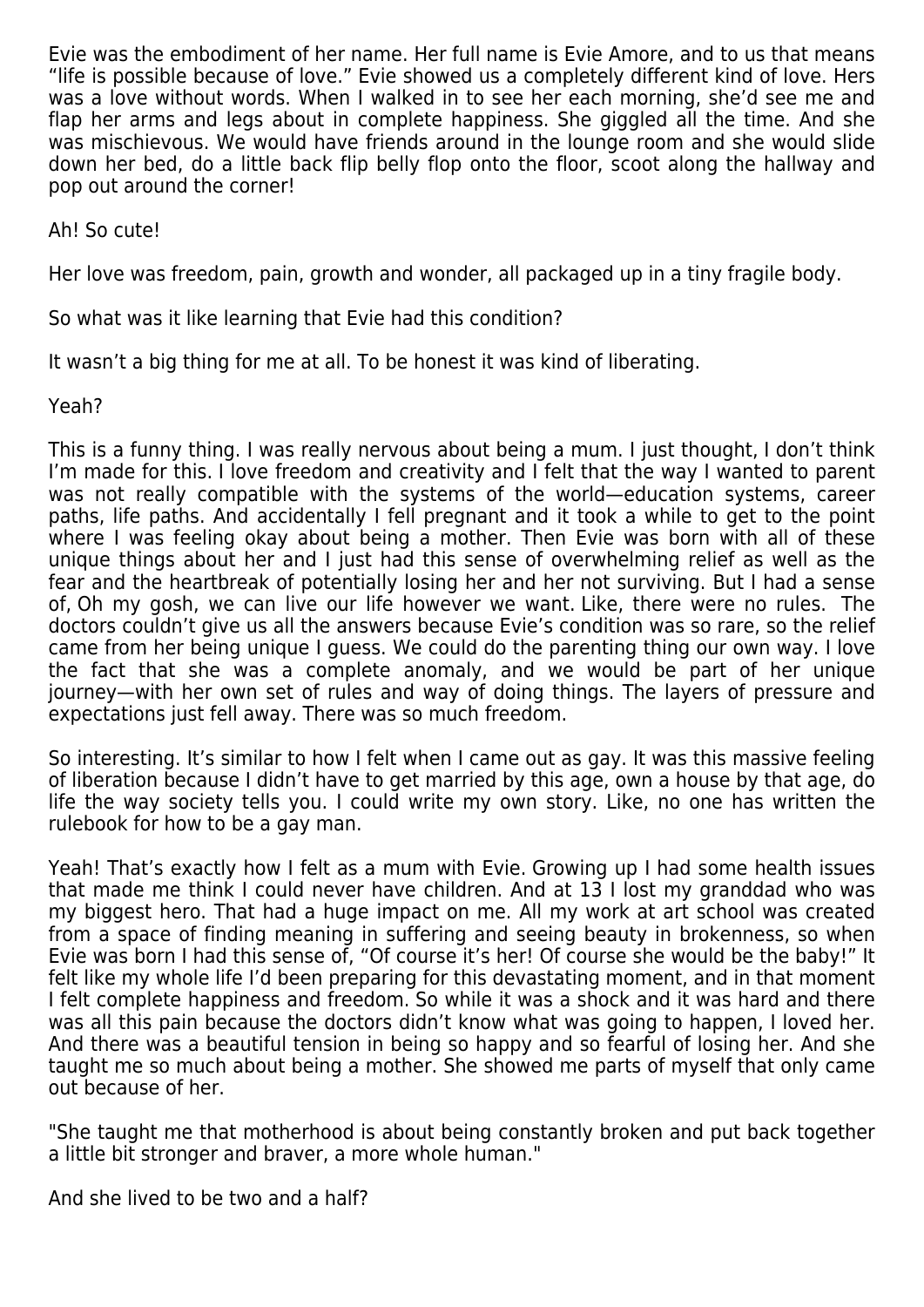She did. And over that time it was a rollercoaster of highs and lows, ambulance trips and learning so much from her. She never learnt how to eat food so she had this special formula and it made her breath smell like vanilla. I loved that [laughs]. She had so many amazing things about her and the way that she interacted with the world was just so beautiful. I started saying that she had superpowers because I believe she had electromagnetic sensitivity. When we drove under electrical pylons or went through electric sliding doors she'd cry every time. It was like a switch. So I imagined her as baby Magneto off X-Men! She was a person with disability and the world would see her as something less-than, but to me it just elevated her into something really incredible.

You saw her for everything she was.

Yeah, and you know, it was just exhausting always answering the "what's wrong with her" questions. I didn't want to focus on the list of medical conditions. So with this new language I started saying, "Actually, she has superpowers." And then they'd look at me funny and ask what I meant, and then I would tell them all the amazing things about her. Then in that moment they'd really get to know her, and she became a human to them rather than a collection of failing body parts. And after that they had a different view of disability as well. Because

"disability isn't a deficit within a person, it's a deficit in a culture that doesn't accept or enable a person for who they are."

Evie had such magnetism as a tiny human. I could see how she would draw people in, how her fragility and pure joy disarmed people and softened them, and encouraged them to see beyond her disability. She helped bring perspective and healing to people in very meaningful ways. And I had the sense that this was how she was choosing to do life. That she wasn't limited in her body. It just made her innovative [laughs]. Her limitations were actually her greatest strength because she was so determined to do the things that she wanted to do. She scooted on her back instead of walking. She communicated with us just with the tone of her voice and a little sound "ooh." I could feel what she was thinking or feeling and I knew she understood me. And she had this wicked giggle when we'd make her laugh and it was just so much fun. It was such an honour being her mum.

And so how has your life changed through all of this?

Oh man. It's made me braver and stronger. It's helped me to see a bigger version of humanity, and to see that chasing perfection is such a damaging lie. I've become more accepting of people, less afraid of them—especially those who are different to me. And I was just really proud of the mum that Evie allowed me to be. I was stronger than I thought. I called the ambulance so many times I lost count. We nearly lost her so many times and through it all I remained clear and calm. I stepped up and coped in extremely difficult situations. So even though it was hard and there were challenges, at the same time there was a lot of growth. I became innovative too. I found ways to communicate with her and play with her and advocate and fight for her.

"Evie showed us a completely different kind of love. Hers was a love without words."

I think also my heart was working overtime too. Through everything with Evie my marriage was suffering. All the love my husband and I had we directed to Evie and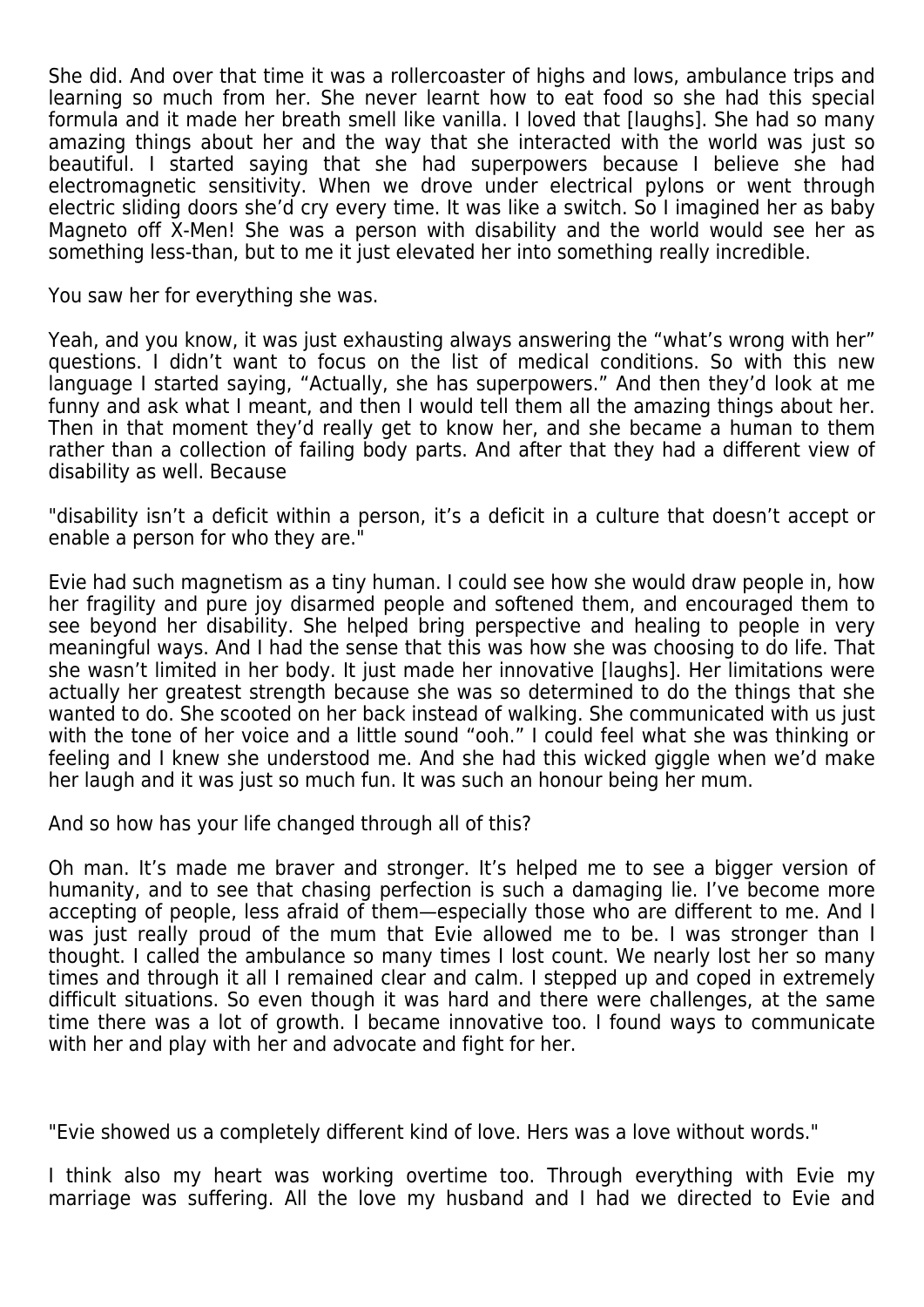through Evie. She was our connecting point. It was a painful love. Every day I'd wake up and rush to her room, "Is she alive? Is she alive?" And just constantly holding that in tension, I don't even know how to explain it. It's like being so vulnerable and open all at the same time. It hurts! Like even when you're in love, you know, you love so much it hurts. It's that same feeling. I think to be openhearted has more sharp edges than we think. It's not fluffy.

It's painful as you say. Although maybe pain is what helps us love more fully. If we actually acknowledge that this love could be lost maybe that's just a deepening.

I think so. And I think as a parent holding the knowledge that every day could be the last made love even more critical. I was really in the present. And after Evie died it took me ages, like years, to be able to think about and plan for the future. I'd almost forgotten that way of thinking. I'd been so in the moment with her.

So how was that period of losing Evie, and that grieving process for you?

On the night Evie died she had gone to stay with Mum. They got on so well—Evie and my mum. She was fantastic. She knew all about Evie's medical stuff and how to do all of her treatments. And I was with a friend for her birthday, and Sam was two hours away in Timaru. We were struggling with our own relationship and needed space from each other. It was all really hard. The next morning Sam called me and I said, "How are you?" I can remember this clearly. And he said, "I'm bad." I said, "What's happened?" He said, "Evie's dead." Just out of nowhere. Evie was in Christchurch and I was in Dunedin and Sam was in Timaru and our physical and emotional separation was so apparent. And my poor Mum. She found Evie in the morning and thought she must have suffocated somehow. She thought it was her fault. But when I saw Evie she looked so peaceful. As if she had chosen her time. I don't know what happened to her, we didn't want an autopsy.

But you asked about grief. I feel like there's a language of grief that people don't understand. No one knows what to say. When Evie was still alive—this is a story I have to tell—when she was alive, Sam and I went to a Coldplay concert and they played the song "Yellow." It was one of the last songs and there were these giant yellow balls falling from the roof. It was so great! And I was just a mess. I turned to Sam and tears were streaming down his face and I said, "Why are you crying?" He said, "Why are you crying?" [Laughs]. I said, "It reminds me of Evie!" And he said, "Me too." I think it was just that line, you know, "You're skin and bone turned into something beautiful." And she was so skinny. She had an extra pair of ribs and she was so long and… and so tiny and long and skinny and bony and she had these little stick legs! And I used to put her in stripy tights… she was so sweet. And I remember thinking this was her song. And then when it came to her funeral I didn't know what to wear. Nothing felt right. I wanted just to wear comfy clothes because I didn't… nothing felt good. And then I said, "I want to wear something yellow." And so my friend went out and bought me some yellow things. And we played "Yellow." And every day since then I've worn something yellow. For the last seven years now. It has become a way for people to connect with my experience—because they knew this about me. They could enter into my world of grief by sharing something yellow. They would say, "Rach, I was walking and I found a little yellow flower and I picked it for you and Evie."

What a beautiful open gesture.

It was magical. And people would leave me yellow jellybeans on my desk sometimes. And there's a friend who gave me daffodils every spring because he has a farm full of them. It's become this language that has allowed so many people to express their love and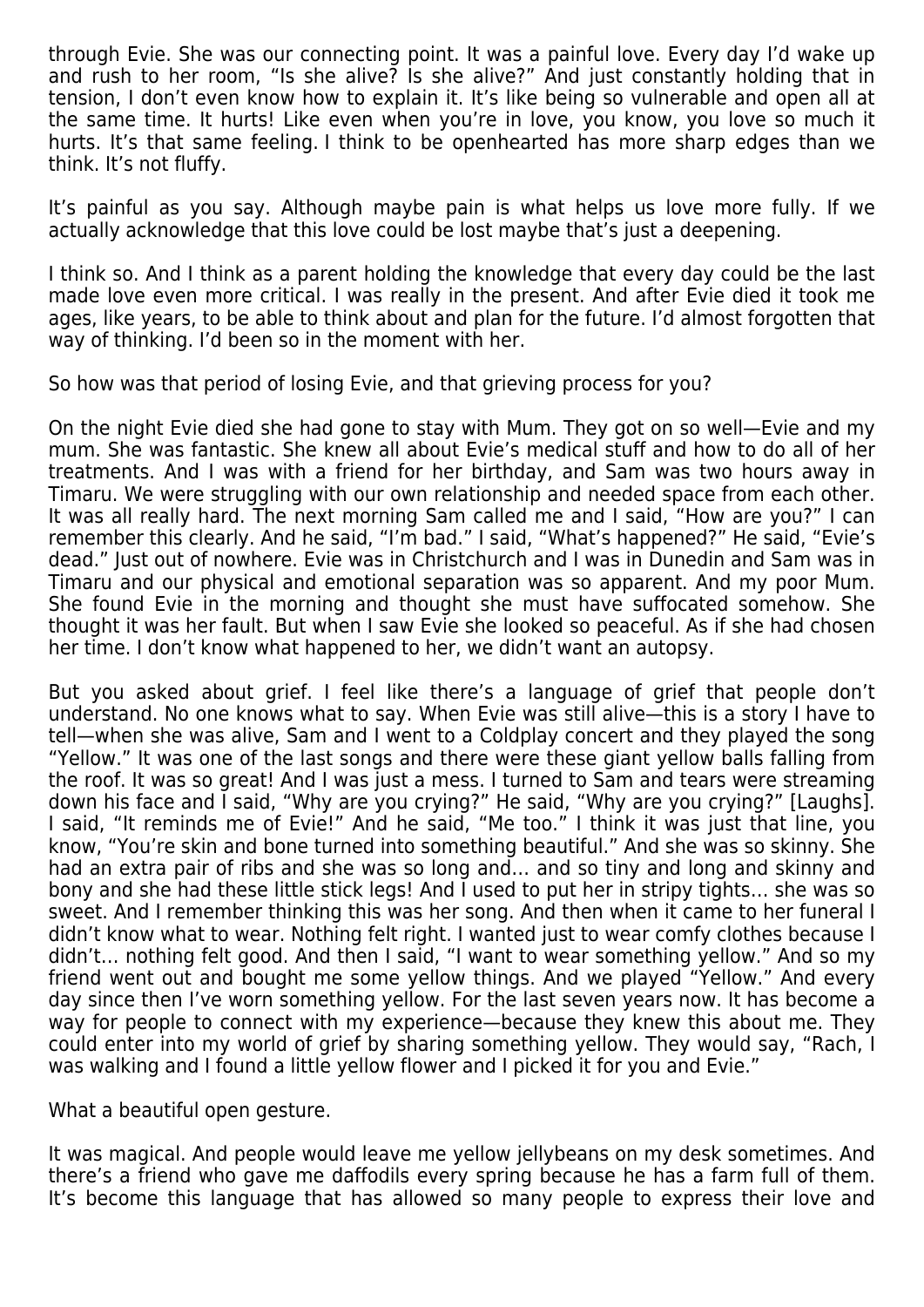sense of loss of Evie as well.

Because words can be hard.

Because they don't know what to say, and they don't want to say the wrong thing, but they want to express care.

And how was that time after her death for you?

It was shit. I went through a dark hideous phase of not wanting to live. Just that enormous absence of love. I didn't know how I would ever be okay.

Who was your support? What was getting you through?

Well I was writing in a journal a lot, and listening to a lot of Mumford and Sons. Their songs speak about love and loss in a way that just went right to my core. The experiences they sing about resonate so strongly and I found comfort in the lyrics. And I was talking to my friends and Sam. But at the same time Sam and I found it so hard to talk to each other because it was too painful. I'd look at him and I could see his pain and I couldn't hold mine and watch his. So it wasn't until about six years after Evie died that I finally felt the grieving process had come to a place of peace. That's when Sam and I took Evie's ashes to a very special place to us, Lake Pukaki under Aoraki, which is a mountain in New Zealand. And

"we scattered her ashes, and she became stardust and galaxies, she became part of the water and the sky all at once."

And in letting her go I actually felt joy. I didn't know what I'd feel, and thought that I'd be afraid to let her go fully. But there was just so much peace and overwhelming gratitude to her for teaching us so much and for being part of our lives.

It's such a profound story of learning and love between a parent and a child. Really a reminder of just how much young people have to teach us as adults about how to live fully. And so tell me how the Super Power Baby Project came about—because that's been huge for you.

Yeah, so one day while Evie was still alive I had this idea to travel around New Zealand and meet other children with chromosomal and genetic conditions and photograph them beautifully and discover what their unique superpowers were. I just thought, If I felt so much joy in being Evie's mum and in discovering her abilities, maybe there were other parents out there who felt the same way but didn't know how to communicate those feelings. Three years after she died, we started making this book. I'd never made a book before in my life but Sam and I were a great team and we worked it all out and did it really well. And I think in doing this project, that's when my real grief healing process began—meeting the families, sitting in their lounges talking with them, and just being part of that world again, it connected me to that way of parenting. It just threw me straight back into that world again, and just the way that I was able to communicate with their kids, it was exactly how I used to communicate with Evie. It felt so natural.

Tell me more about this way of communicating.

This way of communicating is really about intention. You don't use words, because you can't, you use your thoughts and you send love to the other person. And they feel it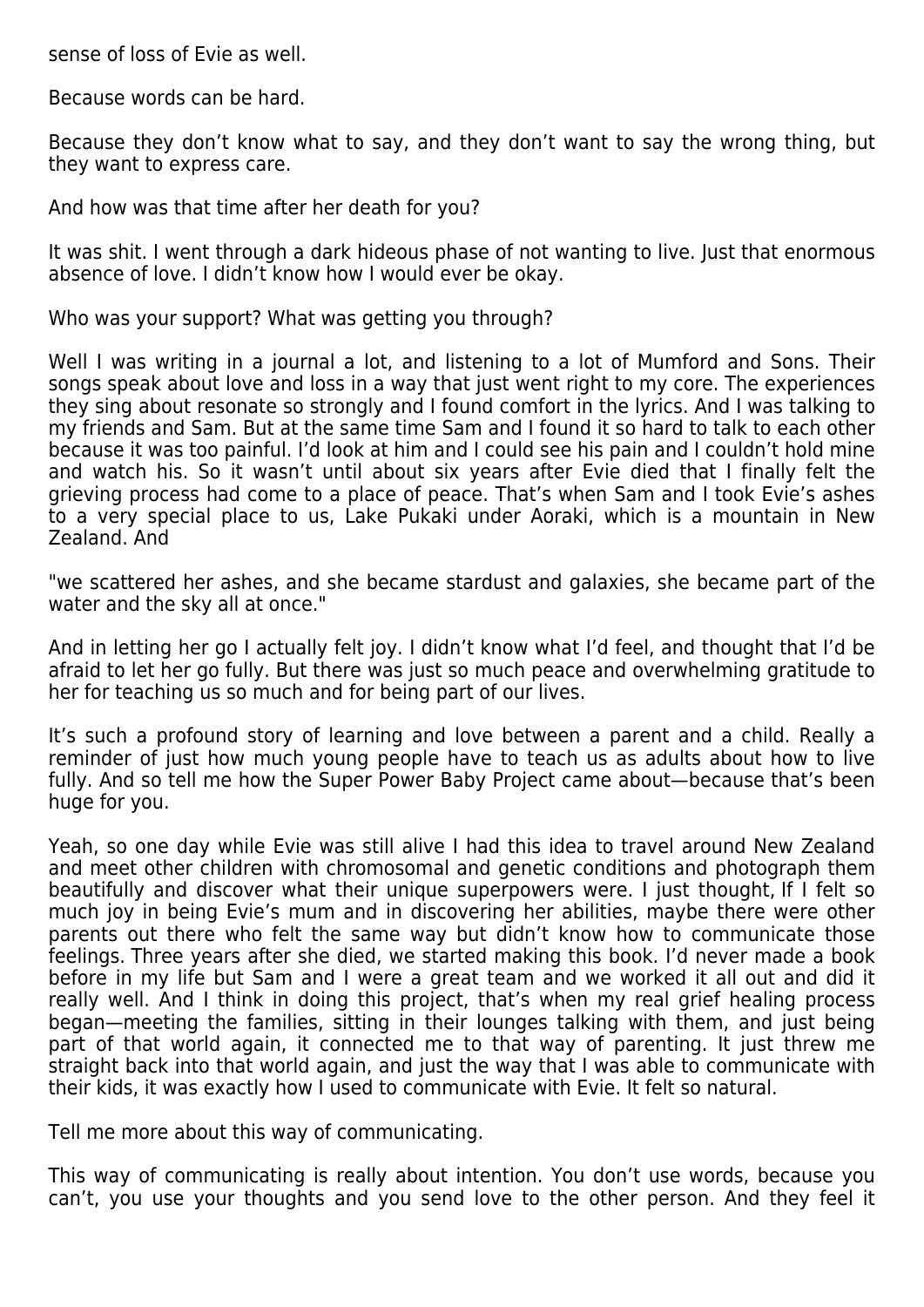through your body, your facial expressions, sound, touch. It's amazing! After Evie died, people with children were wary around me because they thought their children would make me miss Evie. But it wasn't the case because the experience I had with Evie was completely different to theirs. Other children just fascinated me because Evie was so different to them. But when I met the families with children like Evie, that was when I missed her—because I understood the parents, I knew the depth of their challenges and the joys of their triumphs. I spoke their language.

And that's actually a big part of the work you're doing now, sharing this language. I loved hearing about this form you created for the healthcare practitioners to highlight the potential in babies with medical conditions.

Oh yeah, Evie's Awesomeness form! That's been really cool actually. So at one point we were asked to fill out a "needs assessment form" by some of Evie's specialists. This form is actually positive—it asks questions about a child's abilities to gauge the level of support a family requires. And at the time, being exhausted and so used to medical stuff surrounding us, this form actually broke me. I couldn't tick a single answer to the questions they were asking about our child. So I had this feeling that when the people at the other end read this form, they would think from the answers I gave that Evie was a child who couldn't do anything and that she had no value. And while this might mean we would get a bit more medical or even financial support, it wasn't the most important thing to us. I wanted the people at the other end to know about Evie's abilities. I wanted to be asked about the things she could do. And I had become so exhausted by all the could-nots that I decided to make up my own form to go alongside the official one, with better questions. And I loved answering my own questions, because I could see how far Evie had come and how she was growing and developing in her own excellent style. So I guess looking back now, the motivation for making this form came from a place of wanting a better way of getting the information on how we might need some support. I wanted to share the humanity of my child. I talked to my OT and speech therapist, they were beautiful ladies, and I said, "I've made my own form, is that okay?" And they said "yes!" [Laughs]. And I said, "Can you send this one in with the official one too? I don't even care if no one reads it but I will get the sense that I've done something good!" And they did! So it's called "Evie's Awesomeness" with my questions on it with big yeses to every single question. And some of the questions are just super random—"Does she like it when soft objects fall on or near her face?" [Laughs]. Because she loved it! She loved it! [Laughs]. And every time I talk to health professionals now, I share the Evie's Awesomeness form. It's such a simple idea that clinicians are drawing inspiration from.

"I'm suggesting that health professionals add a paragraph about things that a child does that brings their family joy. "What does your child love?" or "What have you enjoyed about your child this week?" Then these beautiful things become part of the child's official medical report."

Actually, some health professionals are calling this section "the Awesomeness Report." Which is so cool! And both parents and professionals are seeing great progress when this attitude of ability and humanity is adopted.

Amazing. It's so amazing! And so I'd also really love to hear about some of the kindness you did experience in the healthcare system, I imagine you did amongst the difficult ones—how did that affect your experience?

Yeah, I remember we were in the Pediatric Intensive Care Unit in Starship Hospital in Auckland and we met this beautiful doctor, Lindy. She had such an impact on me. She got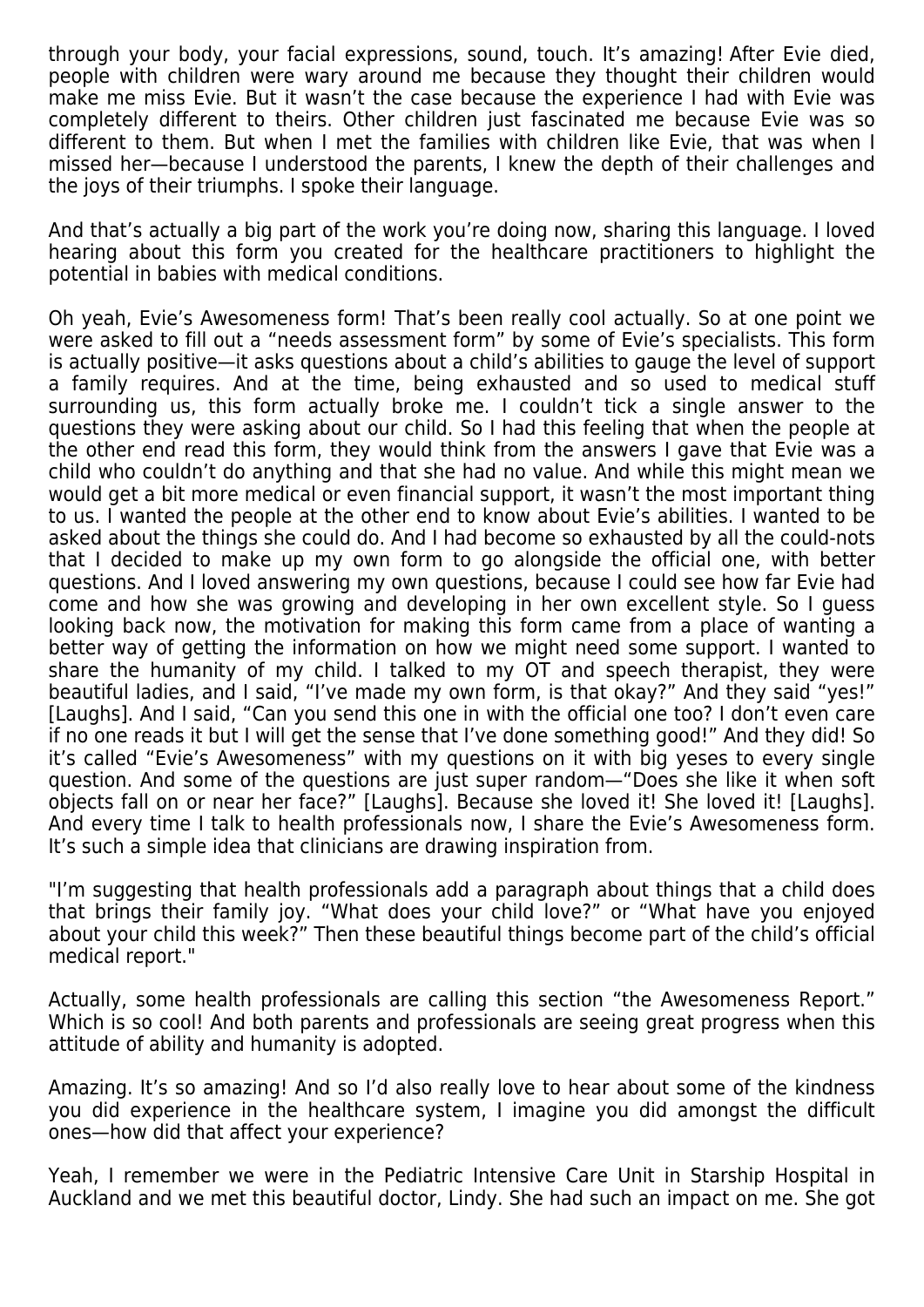Evie stable and then spent half an hour on the computer making her a pretty bedside poster with her name and a picture of a fairy on it. To make her bed less scary.

Oh how gorgeous!

Little moments like that are magical and completely unexpected and just something that changed my whole perception of what healthcare could be. And I still have that piece of paper now. It means so much to me, she was so particular about it. And she didn't rush it—she wanted it to be perfect. It was like this little poster was just as important as everything else she was doing for Evie.

So I guess to circle back to where we started, in response to all my experiences with Evie in the healthcare system, I've been thinking about the impact of language and communication quite seriously. And I'm part of the Thought Leadership Business School here in Australia which is helping me develop my ideas around how communication style can destroy or build the relationship between a health professional and a parent or patient. I developed a language matrix that came from me thinking deeply about where language fits. And my favourite health professionals were the ones like Lindy that communicated in an openhearted way. They were warm and positive, they spoke to me in a way that made me feel important and that the things I knew about Evie were really valuable too. And their approach was not only best for me and best for Evie, it was also best for them as health professionals because I wasn't relying so much on them. You know, they taught me new skills so I could do more for Evie at home. There was respect and trust and I was empowered as a mother.

"I think the relationships between medical staff and parent or patient are often being severed by thoughtless words, and that's such a tragedy because the knowledge of the professional isn't being utilised. And the knowledge of the parents isn't being respected."

And it's so simple and easy to change, which is the beauty of what I'm teaching.

But does the system have to change as well? I mean I know you're not a health practitioner. But what have you noticed as to why communication isn't as effective as it could be? Doctors have all these great skills, this great knowledge and intellect, why does the empathy and the compassion seem to be absent? And obviously this isn't the case for all. But what are your thoughts?

Well from what I know, it's not taught well from the beginning. And if people had it when they got into the medical system, it's almost trained out of them. The system is really set up for 10-minute interviews. People say there's no time to be compassionate, they've just got to give the facts, the diagnosis, the medication, get people in and out. So there's an emphasis on the disease rather than the human, and to be honest I think professionals hate this as well—because they want to care. They want to help people and have better relationships with parents and patients. And they're limited by the system too. So they're burning out because they're seeing too many patients at not enough depth. Maybe they feel like they're being ineffective. There are actually so many studies and statistics about the fear of failure from health professionals. We're all humans and I feel like we forget that when we walk into a hospital. I know that when I let go of the expectation that the doctors should know everything, I let them be human. I was kinder towards them and myself, and I learned to respect what they knew and the things they didn't know. I think what is also often missing in the healthcare system is a sense of true hospitality. Hospital and hospitality come from the same Latin root word, hospes—which means guest or stranger, and carries with it a story of mutual respect between guest and host. An